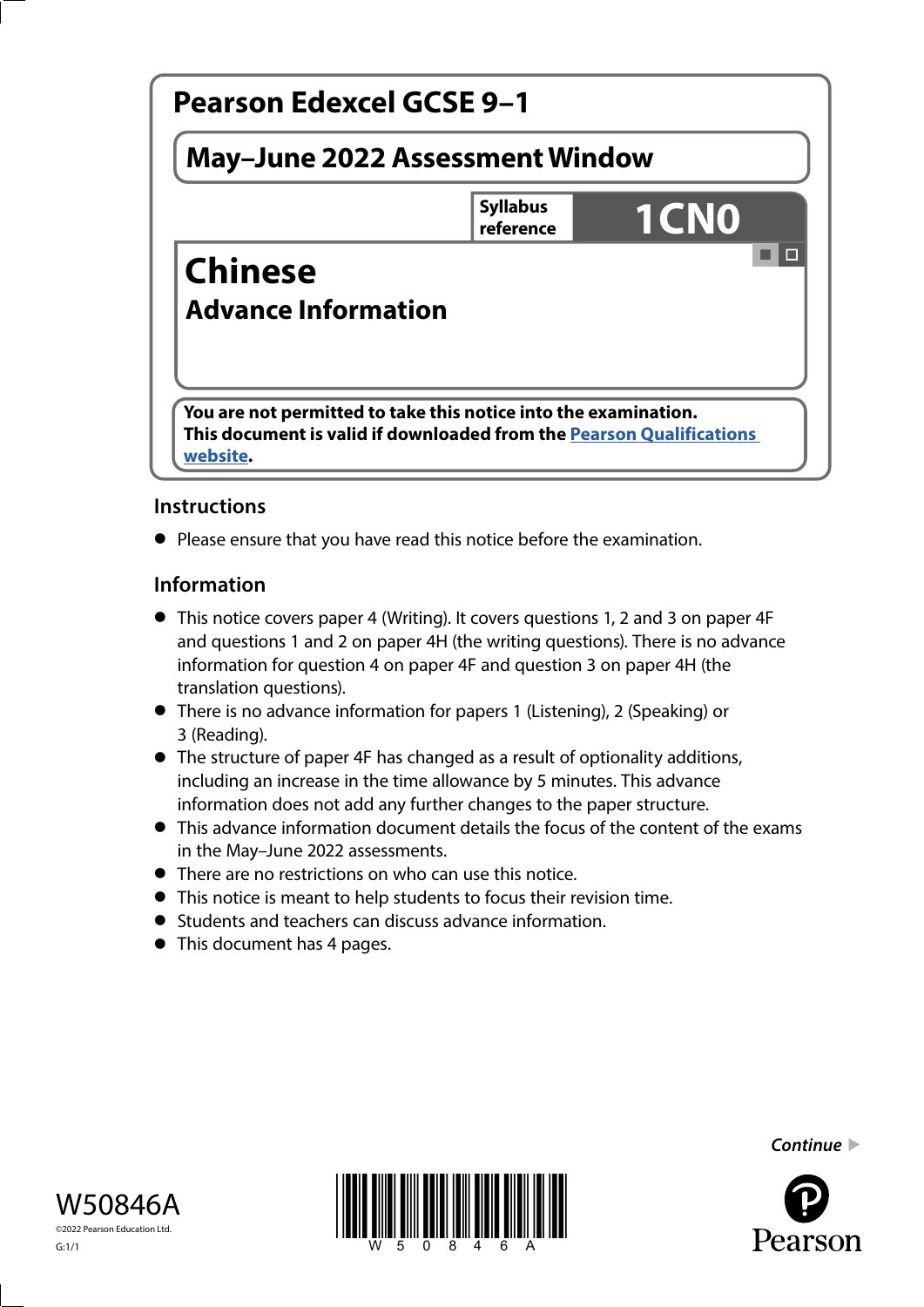#### **General advice**

- In addition to covering the content outline in the advance information, students and teachers should consider how to:
	- manage their revision of parts of the specification which may be assessed in areas not covered by the advance information
	- manage their revision of other parts of the specification which may provide knowledge which helps with understanding the areas being tested in 2022.
- For specifications with synoptic assessments, topics not explicitly given in the advance information may appear, e.g. where students are asked to bring together knowledge, skills and understanding from across the specification.
- For specifications with optional papers/topics/content, students should only refer to the advance information for their intended option.
- For specifications with NEA, advance information does not cover any NEA components.

A link to the Joint Council for Qualifications guidance document on advance information can be found on the Joint Council for Qualifications website or [here](https://www.jcq.org.uk/wp-content/uploads/2021/10/Advance-Information-for-General-Qualifications-2021-22.pdf).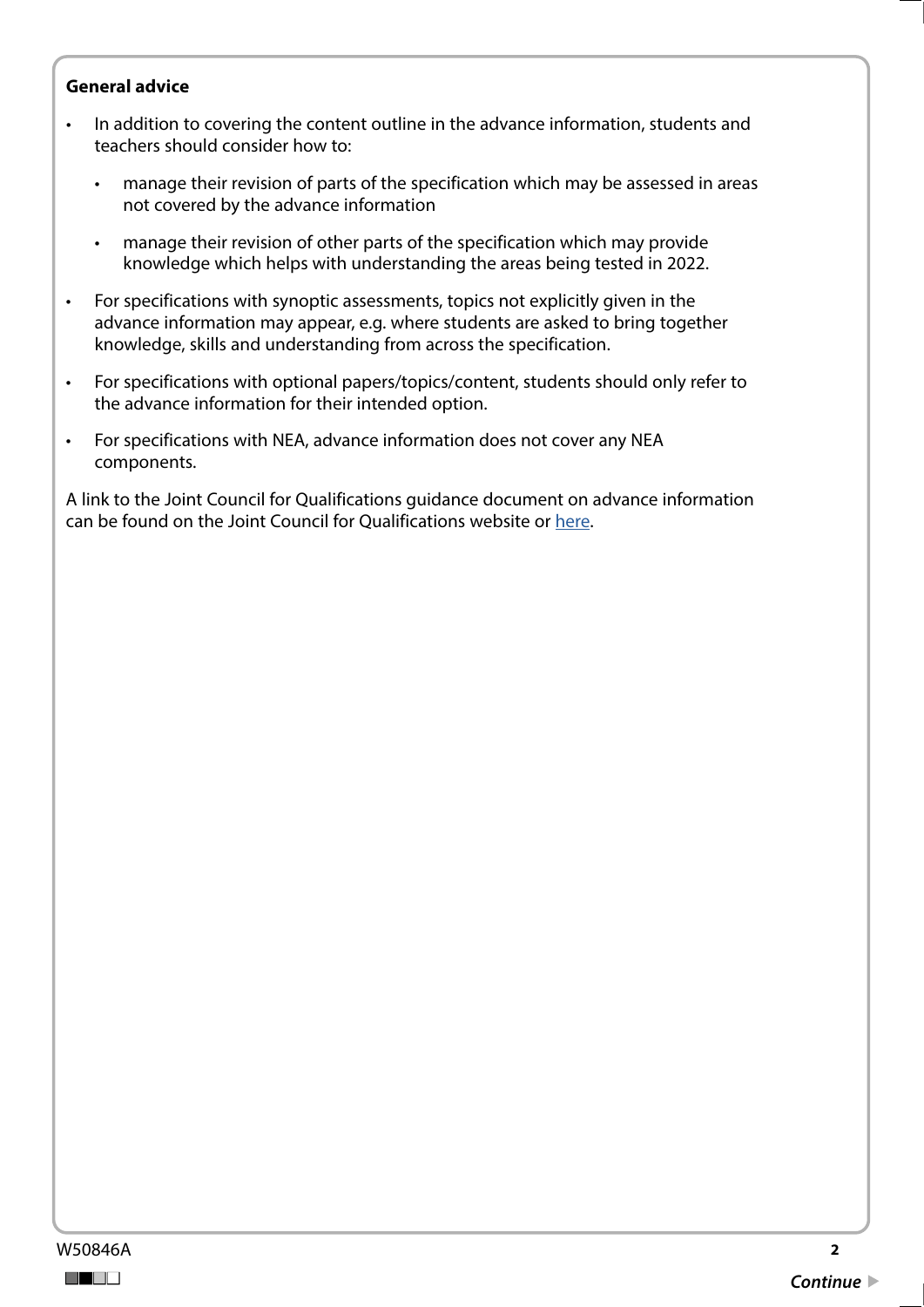## **Advance Information**

### **Subject specific section**

- This advance information details the major focus of the content of the 2022 assessments in GCSE Chinese, Paper 4 (Writing).
- Students may focus their revision on these specific topics, but it is still important to understand these in the context of the whole theme to be able to both answer questions in the assessment and support their progression.